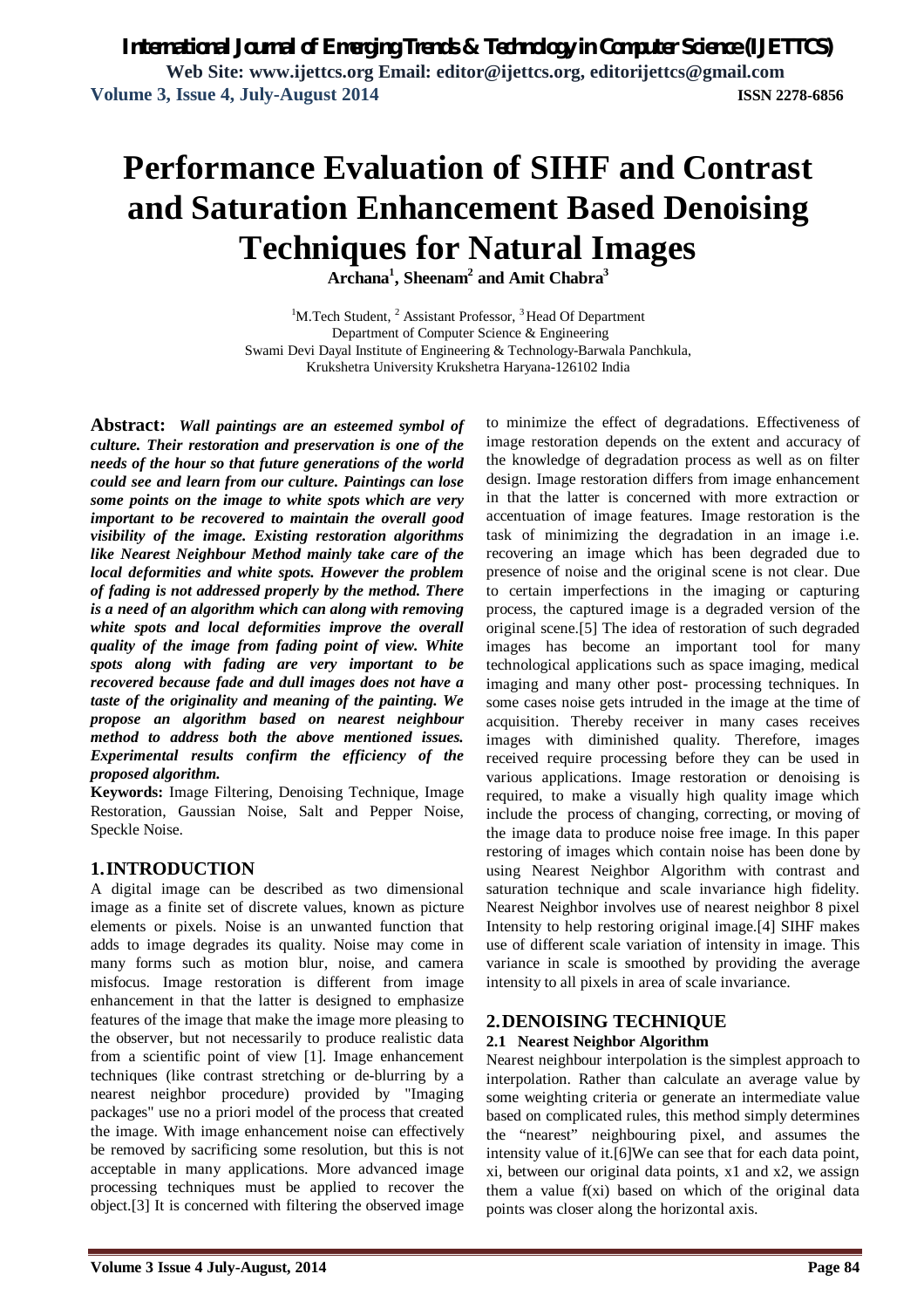# *International Journal of Emerging Trends & Technology in Computer Science (IJETTCS)* **Web Site: www.ijettcs.org Email: editor@ijettcs.org, editorijettcs@gmail.com Volume 3, Issue 4, July-August 2014 ISSN 2278-6856**

Now, extending this to 2D, assume that we want to re-size a tiny,  $2\times 2$  pixel image, X, as shown below, so that it "fits"



**Figure 1** Example of Up sampling an Image by a Non-Integral Factor

As shown above, when we resize by a non-integral factor (as outlined in the beginning of this section on interpolation) pixels cannot simply be cloned by column/row – we need to interpolate them. The squares (representing pixels) forming a vertical and horizontal line through the rightmost image, for example, cannot contain different color values. They can only contain a single color value. To visualize nearest neighbor interpolation, consider the diagram below. The data points in the set X represent pixels from the original source image, while the data points in the set Y represent pixels in our target output image.[8]



**Figure 2** Coordinate System

So, for each pixel in the output image Y, we must calculate the nearest neighboring pixel in our source image X. Furthermore, we should only need to rely on 4 specific data points:  $X(A,B)$ ,  $X(A+1,B)$ ,  $X(A,B+1)$ , and  $X(A+1,B+1)[2]$ 

## **2.2 Scale Invariance High Fidelity**

One of the most notable properties of natural image statistics is scale invariance, it is exhibited as:

$$
Q[Q(x)] = Q[\alpha^{\varpi} Q(\alpha x)] \tag{1}
$$

Where  $Q$  [ $\varphi$ ( $\alpha$ x)] is any ensemble statistic of  $\varphi$ (x) of scale  $\alpha$ and  $\nu$  is a universal exponent [2] many regions are extremely similar in the image. According to the observation of more images across scale, it can be seen that more or less extremely similar regions exist between the large scale images and the small scale images, which means that there are same contents of same scale throughout scales of an image. Constrain the means and covariance matrices during learning. In contrast, we do not constrain the model in anyway — we learn the means, full covariance matrices and mixing weights over all pixels, as follows:

$$
p(x) = \sum_{k=1}^{n} \pi_k N(x | \mu_k, \Sigma_k)
$$
 (2)

Where *πk*, *μk* and *Σk are* mixing weight, mean and covariance matrix respectively in *k-th* component. These parameters are trained from origin scale image patches by Expectation Maximization (EM) algorithm.[7]

# **3.PROPOSED METHODOLOGY**

We have compared the denoising techniques on different noisy images based on the following methodology.



## **Figure 3** Block Diagram

# **3.1 Image Input**

Collect the Images which degraded due to noise.

#### **3.2 Pre-processing**

Pre-processing is required to improve the quality of data in image that increases features of image for further stages of operation. Let us assume that the grayscale conversion of original image be ans (i,j). Following pre-processing steps are applied to the scanned character images and their results are shown in the below given snapshots:

#### **3.2.1 Visual compression**

We choose six intensity level 11, 12, 13, 14, 15, 16 to compress the image .in this process we assign all pixel with intensity less than t1 level to l1. Then the pixel with range from t1 to t2 with l2 intensity level again then, pixel with range from t2 to t3 with 13 intensity level and process goes on same for next three ranges

**3.2.2 Biniriisation**: Before Binarization the RGB character image is changed into gray scale image and then Binarized.

#### **3.3 Identifying/ Calculating no. of white spots and cracks**

We find out noise in degraded image .this noise is in form of cracks and white spots. We identify cracks on basis of thresholding of grayscale image contour.

- 1) If the size of contour is less than the threshold size then it is considered as crack.
- 2) On other hand if size of contour is greater than threshold size then we need to further check its width and height and,
- 3) If any of them is greater than threshold the n it is considered as crack
- 4) Otherwise if height is less than threshold it is considered as white spots.

#### **3.4. Increasing contrast and saturation: 3.4.1Contrast:**

Increasing the contrast will result in the change of the values of pixels such that every pixel will attain a clearenhanced value of its color which will help in calculating the previous value of color pixel.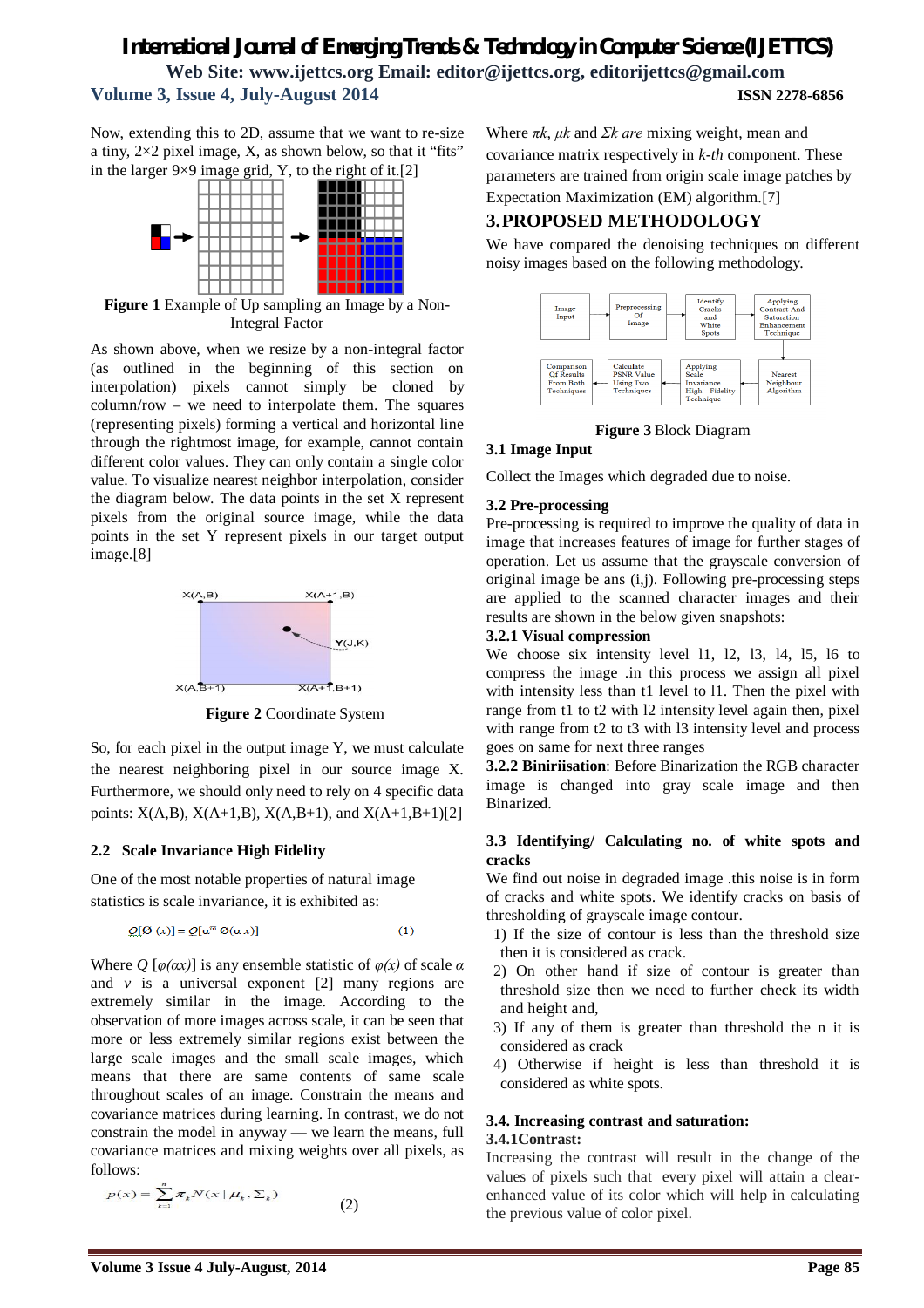# *International Journal of Emerging Trends & Technology in Computer Science (IJETTCS)* **Web Site: www.ijettcs.org Email: editor@ijettcs.org, editorijettcs@gmail.com Volume 3, Issue 4, July-August 2014 ISSN 2278-6856**

#### **3.4.2Saturation:**

Saturation in images increase the color value such that portions of the image get segmented according to the maximum values of the pixels in the vicinity. This also helps in determining the value of the missing pixel accurately with the help of nearby pixels. Both of the above contrast and saturation together will help us in determining the real value of the pixels in the images. These pixels value with nearest neighbor method will calculate the values of missing pixel.

#### **3.5. Nearest Neighbor Algorithm**

An algorithm is given here that carries out an iterative process to find the mean intensity and replace the noisy pixel. Consider an input processed image. Pixel at a position (i,j) in the input image is defined. Probability of occurrence of each neighbor of Im (i, j) is calculated. We consider a window of  $3x3$ , then for N=1 (N is the position of nearest neighbor; N=1 means the pixels immediately adjacent to Im (i,j)), for a total of eight neighbors in that window, the mean value is obtained by using the following expression[3]

 $M = \sum_{i=1}^{N} x_i p(x_i)$  [3]

The value of M gives the mean of all neighboring points of a particular pixel (called the "good pixel value"). The central defected pixel is replaced by this good pixel value. The process carried out for Chessboard distance and Cityblock distance transforms separately.

#### **3.6. SIHF (SCALE IN-VARIANCE AND HIGH-FIDELITY)**

A natural image always contains the same contents of different scales and the same contents of same scale exist throughout scales of the image. This describes model of the natural image paths distribution to describe the scale invariance.[2] This offers powerful mechanism of combining natural images scale invariance and nonlocal self-similarity simultaneously to ensure a more reliable and robust estimation. This technique of SIHF is described as follows:

- 1) This involves setting threshold for pixels where estimation by SIHF is required. This is set by location of cracks and white spots to be filled.
- 2) Then, creating an array by extending in all direction by m pixels.
- 3) It will create an array of 2m+1 x 2m+1.
- 4) Pixel intensity of this array is summed and average intensity is calculated.
- 5) To ensure smoothness, this average intensity is providing to this array.

#### **3.7. Calculate PSNR Value**

Comparing restoration results requires a measure of image quality. Two commonly used measures are *Mean-Squared Error* and *Peak Signal-to-Noise Ratio*. The mean-squared error (MSE) between two images  $g(x, y)$  and  $g'(x, y)$  is

 $E_{MSE} = 1/MN \sum_{n=1}^{M} \sum_{m=1}^{N} [g'(n,m) - g(n,m)]^2$  $(4)$  One problem with mean-squared error is that it depends strongly on the image intensity scaling. A mean-squared error of 100.0 for an 8-bit image (with pixel values in the range 0-255) looks dreadful; but a MSE of 100.0 for a 10 bit image (pixel values in [0, 1023]) is barely noticeable.

Peak Signal-to-Noise Ratio (PSNR) avoids this problem by scaling the MSE according to the image range:

$$
PSNR = -10\log_{10} e_{\text{MSE}}/S^2 \tag{5}
$$

Where *S* is the maximum pixel value. PSNR is measured in decibels (dB). The PSNR measure is also not ideal, but is in common use. Its main failing is that the signal strength is estimated as  $S^2$ , rather than the actual signal strength for the image. PSNR is a good measure for comparing restoration results for the same image, but between-image comparisons of PSNR are meaningless.

#### **3.8. Compare the Result of both Techniques**

In this we compare the results of both the techniques. The performance is judged on the basis of PSNR value and visual appearance. The technique that results more PSNR value will be considered as better image restoration technique.

# **4.SIMULATION RESULTS**

During our implementation, we take different images containing noise. We apply the denoising techniques on those images to restore them. Simulations were done on images in MATLAB 2010.



 **Figure 4** :(a) Original image1 (b) Restored NN Image (c) Restored SIHF image



**Figure 5**: (a) Original image2 (b) Restored Image NN (c) Restored SIHF image

In this above figure 4, 5 images are shown which are restored by apply the different denoising techniques. Firstly, the pre-processing is done on the original images. Cracks and white spots have been identified and then the images are restored by applying the denoising techniques such as Nearest Neighbor Algorithm with Contrast and Saturation Technique and SIHF (Scale In-Variance and High-Fidelity). After that the PSNR value is calculated of the image for both the denoising techniques